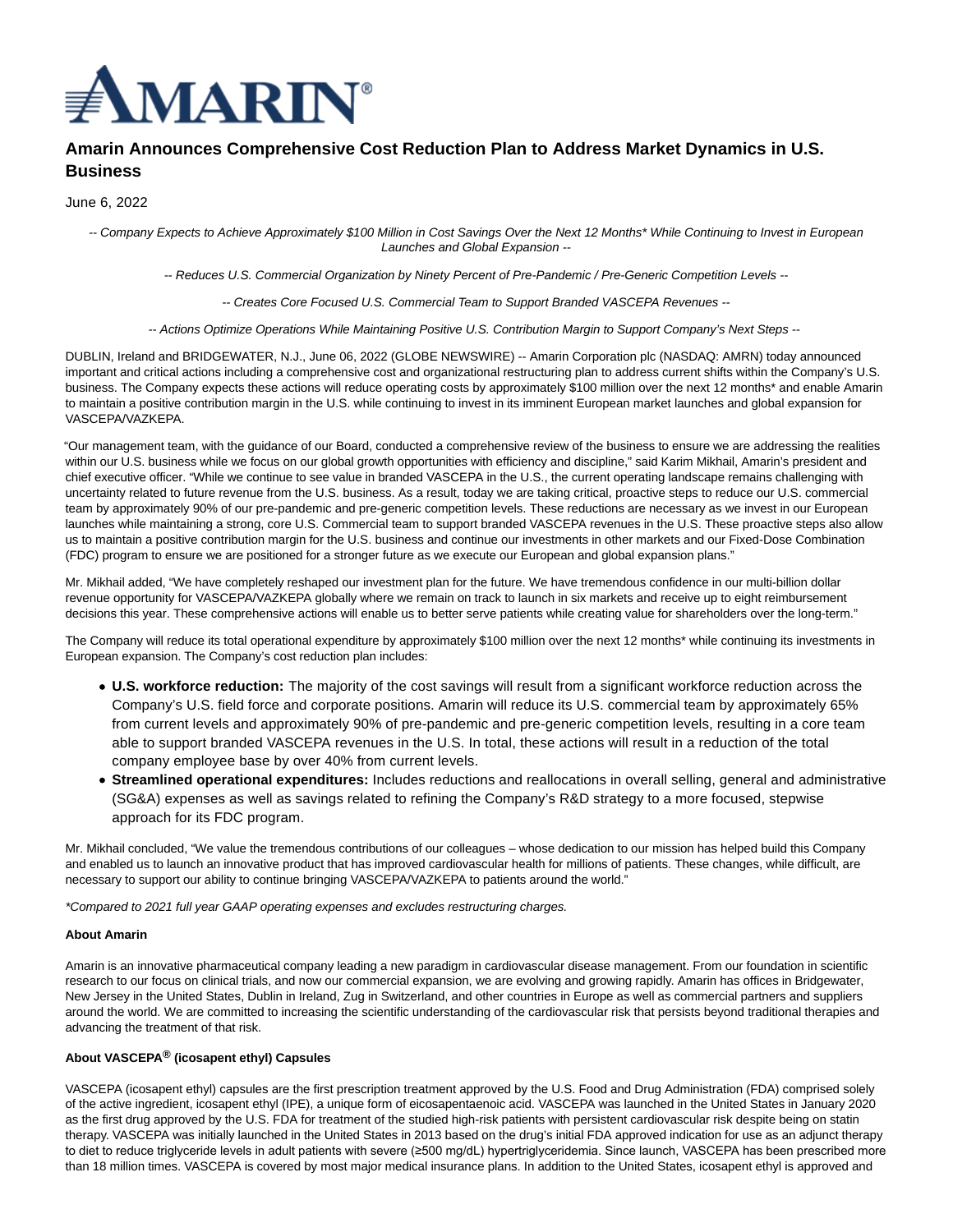sold in Canada, Germany, Lebanon and the United Arab Emirates. In Europe, in March 2021 marketing authorization was granted to icosapent ethyl in the European Union for the reduction of risk of cardiovascular events in patients at high cardiovascular risk, under the brand name VAZKEPA.

## **Indications and Limitation of Use (in the United States)**

VASCEPA is indicated:

- As an adjunct to maximally tolerated statin therapy to reduce the risk of myocardial infarction, stroke, coronary revascularization and unstable angina requiring hospitalization in adult patients with elevated triglyceride (TG) levels (≥ 150 mg/dL) and
	- **established cardiovascular disease or**
	- diabetes mellitus and two or more additional risk factors for cardiovascular disease.
- As an adjunct to diet to reduce TG levels in adult patients with severe (≥ 500 mg/dL) hypertriglyceridemia.

The effect of VASCEPA on the risk for pancreatitis in patients with severe hypertriglyceridemia has not been determined.

## **Important Safety Information**

- VASCEPA is contraindicated in patients with known hypersensitivity (e.g., anaphylactic reaction) to VASCEPA or any of its components.
- VASCEPA was associated with an increased risk (3% vs 2%) of atrial fibrillation or atrial flutter requiring hospitalization in a double-blind, placebo-controlled trial. The incidence of atrial fibrillation was greater in patients with a previous history of atrial fibrillation or atrial flutter.
- It is not known whether patients with allergies to fish and/or shellfish are at an increased risk of an allergic reaction to VASCEPA. Patients with such allergies should discontinue VASCEPA if any reactions occur.
- VASCEPA was associated with an increased risk (12% vs 10%) of bleeding in a double-blind, placebo-controlled trial. The incidence of bleeding was greater in patients receiving concomitant antithrombotic medications, such as aspirin, clopidogrel or warfarin.
- Common adverse reactions in the cardiovascular outcomes trial (incidence ≥3% and ≥1% more frequent than placebo): musculoskeletal pain (4% vs 3%), peripheral edema (7% vs 5%), constipation (5% vs 4%), gout (4% vs 3%), and atrial fibrillation (5% vs 4%).
- Common adverse reactions in the hypertriglyceridemia trials (incidence >1% more frequent than placebo): arthralgia (2% vs 1%) and oropharyngeal pain (1% vs 0.3%).
- Adverse events may be reported by calling 1-855-VASCEPA or the FDA at 1-800-FDA-1088.
- Patients receiving VASCEPA and concomitant anticoagulants and/or anti-platelet agents should be monitored for bleeding.

FULL U.S. FDA-APPROVED VASCEPA [PRESCRIBING INFORMATION C](https://www.globenewswire.com/Tracker?data=2RfFszX3rHgJYAcN5clhxpGu36cKo4nrkPdQ_bZQj6ZhrW-ed76x4-7qvTH3am5mewi7I-z4ZYnmhz1JwzWiWxhmz_zBFetPwi2LECyt0dfEi8lCtzq-yyX9SzIP0vKu)AN BE FOUND AT [WWW.VASCEPA.COM.](https://www.globenewswire.com/Tracker?data=2EKfvo0QDk37IAcXoxb69HxTEb2bZI1PDb-GfUtlDk2M2kAREQqUafnG5Tyb9KktyYsQfghc6Uy29kWrCm4Rlw==)

## **Forward-Looking Statements**

This press release contains forward-looking statements which are made pursuant to the safe harbor provisions of the Private Securities Litigation Reform Act of 1995 and other securities laws. Any statements contained herein which do not describe historical facts, including, among others, statements regarding, plans and expectations for the cost reduction and restructuring plan, including the anticipated operating cost reduction of \$100 million over the next 12 months and the ability to maintain a positive contribution margin in the United States and expand in Europe; beliefs about the value and potential for VASCEPA (marketed as VAZKEPA in Europe), including that there is a multi-billion dollar revenue opportunity for VASCEPA/VAZKEPA globally; expectations regarding a stronger future and European and global expansion; plans and expectations, including timing, regarding launch and reimbursement outside of the United States; and beliefs that the cost reduction and restructuring plan will allow Amarin to better serve patients while creating value for shareholders over the long-term. These forward-looking statements are not promises or guarantees and involve substantial risks and uncertainties. Such risks and uncertainties include, among others, risks and uncertainties related to the implementation of the cost reduction and restructuring plan, including that Amarin may be unsuccessful in implementing the plan or, even if successful, may not achieve the expected results of such efforts, or that there will be unanticipated and adverse consequences from implementation of the plan; the risk that Amarin has overestimated the market potential for VASCEPA in the United States, Europe and other geographies; and the possibility that Amarin may be unsuccessful in achieving its expansion goals, including launches and reimbursements in Europe or other geographies on the expected timelines or at all. A further list and description of risks and uncertainties associated with an investment in Amarin can be found in Amarin's filings with the U.S. Securities and Exchange Commission (SEC), including Amarin's annual report on Form 10-K for the full year ended 2021 and its quarterly report on Form 10-Q for the first quarter of 2022, and in any subsequent filings, including on current reports on Form 8-K, with the SEC, which are available at the SEC's website at [www.sec.gov.](https://www.globenewswire.com/Tracker?data=JsrBIsE4Jb3Zx2abD02wWJsBeY83fo7SX_MVvRLmi8qXsVZlKdGfDC_idGUeXBtryH6gFK9C7IPuxk8GleV-vg==) Existing and prospective investors are cautioned not to place undue reliance on these forward-looking statements, which speak only as of the date they are made. Amarin undertakes no obligation to update or revise the information contained in its forward-looking statements, whether as a result of new information, future events or circumstances or otherwise. Amarin's forward-looking statements do not reflect the potential impact of significant transactions the company may enter into, such as mergers, acquisitions, dispositions, joint ventures or any material agreements that Amarin may enter into, amend or terminate.

## **Availability of Other Information About Amarin**

Amarin communicates with its investors and the public using the company website [\(www.amarincorp.com\)](https://www.globenewswire.com/Tracker?data=IbcmIEnk_SHquzWNxllgUg-he8wgnWH9YsqXua6pUJQoAkD_JkBO8s48Jnx01V-ovEjtEB3mqzxdr0Z_JujeyWep_5OSjy5xCPDKRHNU9vk=) and the investor relations website (investor.amarincorp.com), including but not limited to investor presentations, SEC filings, press releases, public conference calls and webcasts. The information that Amarin posts on these channels and websites could be deemed to be material information. As a result, Amarin encourages investors, the media and others interested in Amarin to review the information that is posted on these channels, including the investor relations website, on a regular basis. This list of channels may be updated from time to time on Amarin's investor relations website and may include social media channels. The contents of Amarin's website or these channels, or any other website that may be accessed from its website or these channels, shall not be deemed incorporated by reference in any filing under the Securities Act of 1933.